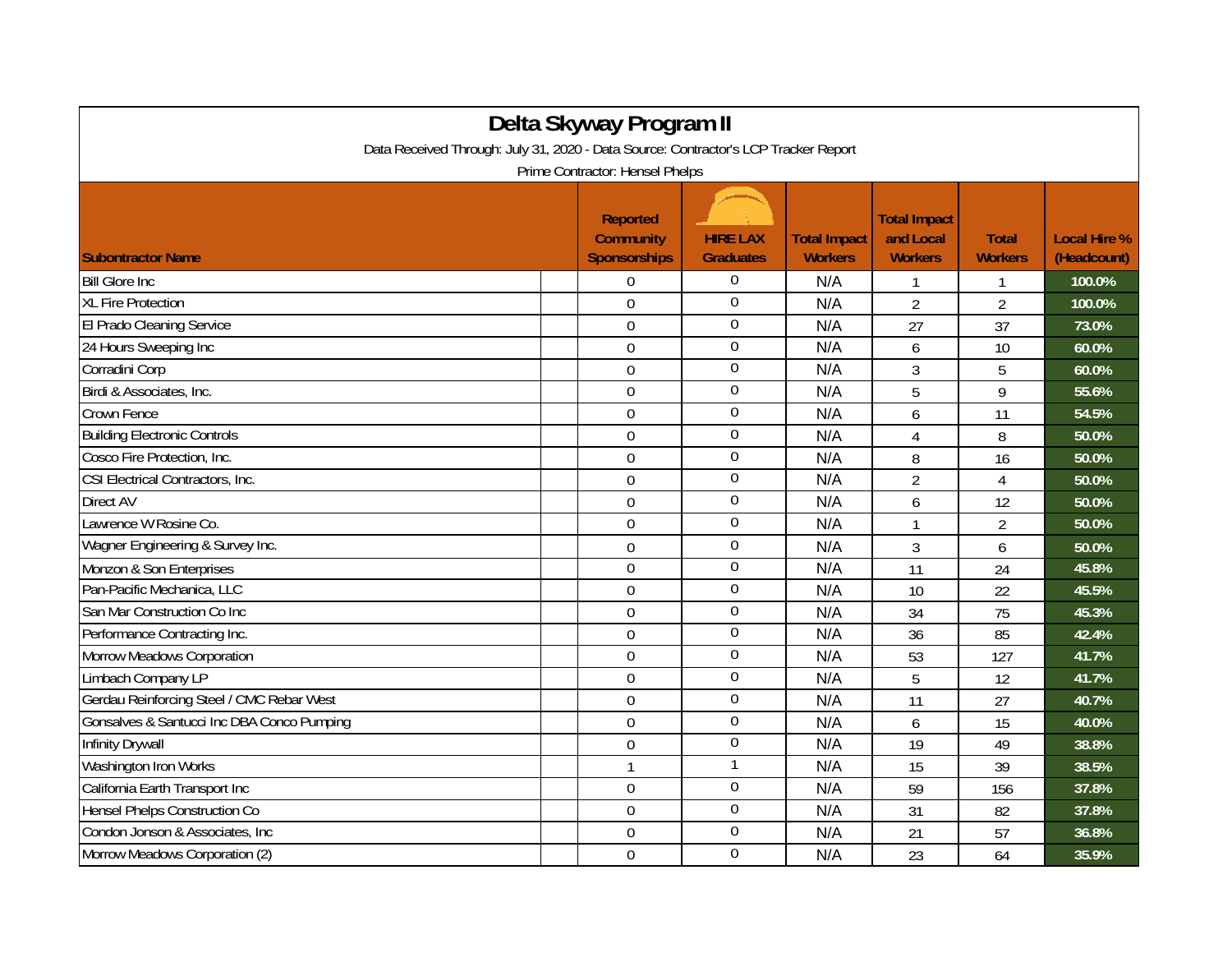| Delta Skyway Program II<br>Data Received Through: July 31, 2020 - Data Source: Contractor's LCP Tracker Report |                                                            |                                     |                                       |                                                    |                                |                                    |  |  |                                 |
|----------------------------------------------------------------------------------------------------------------|------------------------------------------------------------|-------------------------------------|---------------------------------------|----------------------------------------------------|--------------------------------|------------------------------------|--|--|---------------------------------|
|                                                                                                                |                                                            |                                     |                                       |                                                    |                                |                                    |  |  | Prime Contractor: Hensel Phelps |
| <b>Subontractor Name</b>                                                                                       | <b>Reported</b><br><b>Community</b><br><b>Sponsorships</b> | <b>HIRE LAX</b><br><b>Graduates</b> | <b>Total Impact</b><br><b>Workers</b> | <b>Total Impact</b><br>and Local<br><b>Workers</b> | <b>Total</b><br><b>Workers</b> | <b>Local Hire %</b><br>(Headcount) |  |  |                                 |
| <b>Granite Construction Company</b>                                                                            | $\Omega$                                                   | $\Omega$                            | N/A                                   | 28                                                 | 79                             | 35.4%                              |  |  |                                 |
| Matrix Environmental, Inc.                                                                                     | $\Omega$                                                   | $\boldsymbol{0}$                    | N/A                                   | 33                                                 | 95                             | 34.7%                              |  |  |                                 |
| GGG Demolition, Inc.                                                                                           | $\overline{0}$                                             | $\boldsymbol{0}$                    | N/A                                   | 16                                                 | 47                             | 34.0%                              |  |  |                                 |
| <b>Bonas Company</b>                                                                                           | $\mathbf 0$                                                | $\boldsymbol{0}$                    | N/A                                   | $\mathbf{1}$                                       | $\mathfrak{Z}$                 | 33.3%                              |  |  |                                 |
| GecTwo Inc                                                                                                     | $\overline{0}$                                             | $\overline{0}$                      | N/A                                   | 5                                                  | 15                             | 33.3%                              |  |  |                                 |
| Premier Tile & Marble                                                                                          | $\mathbf 0$                                                | $\boldsymbol{0}$                    | N/A                                   | $\mathbf 1$                                        | 3                              | 33.3%                              |  |  |                                 |
| <b>SME Steel</b>                                                                                               | $\overline{0}$                                             | 0                                   | N/A                                   | 20                                                 | 60                             | 33.3%                              |  |  |                                 |
| <b>BrandSafway Services</b>                                                                                    | $\mathbf 0$                                                | $\boldsymbol{0}$                    | N/A                                   | $\overline{7}$                                     | 22                             | 31.8%                              |  |  |                                 |
| ISEC, Inc.                                                                                                     | $\overline{0}$                                             | $\boldsymbol{0}$                    | N/A                                   | 3                                                  | 10                             | 30.0%                              |  |  |                                 |
| Safe Scaffolding                                                                                               | $\mathbf 0$                                                | $\mathbf 0$                         | N/A                                   | 3                                                  | 10                             | 30.0%                              |  |  |                                 |
| Nevell Group Inc                                                                                               | $\mathbf 0$                                                | $\boldsymbol{0}$                    | N/A                                   | 11                                                 | 37                             | 29.7%                              |  |  |                                 |
| Site Solution Services, Inc.                                                                                   | $\mathbf 0$                                                | $\boldsymbol{0}$                    | N/A                                   | $\overline{2}$                                     | $\overline{7}$                 | 28.6%                              |  |  |                                 |
| <b>Best Contracting Services Inc</b>                                                                           | $\overline{0}$                                             | $\overline{0}$                      | N/A                                   | 11                                                 | 39                             | 28.2%                              |  |  |                                 |
| Rosendin Electric                                                                                              | $\overline{0}$                                             | $\boldsymbol{0}$                    | N/A                                   | 14                                                 | 51                             | 27.5%                              |  |  |                                 |
| Murray Company                                                                                                 | $\mathbf 0$                                                | $\boldsymbol{0}$                    | N/A                                   | 47                                                 | 175                            | 26.9%                              |  |  |                                 |
| Anning Johnson Company                                                                                         | $\mathbf 0$                                                | $\boldsymbol{0}$                    | N/A                                   | 5                                                  | 19                             | 26.3%                              |  |  |                                 |
| <b>JLS Pumping</b>                                                                                             | $\overline{0}$                                             | $\boldsymbol{0}$                    | N/A                                   | 4                                                  | 16                             | 25.0%                              |  |  |                                 |
| Johnson & Turner Painting Co., Inc.                                                                            | $\mathbf 0$                                                | $\boldsymbol{0}$                    | N/A                                   | $\mathbf{1}$                                       | $\overline{4}$                 | 25.0%                              |  |  |                                 |
| McKeon Door West Inc                                                                                           | $\mathbf 0$                                                | $\mathbf 0$                         | N/A                                   | $\overline{1}$                                     | 4                              | 25.0%                              |  |  |                                 |
| Zolnay Insulation Inc                                                                                          | $\overline{0}$                                             | $\boldsymbol{0}$                    | N/A                                   | $\mathbf{1}$                                       | $\overline{4}$                 | 25.0%                              |  |  |                                 |
| NorCal Pipeline Services, Inc.                                                                                 | $\mathbf 0$                                                | $\overline{0}$                      | N/A                                   | 3                                                  | 14                             | 21.4%                              |  |  |                                 |
| Shotcrete Structures, Inc.                                                                                     | $\overline{0}$                                             | $\boldsymbol{0}$                    | N/A                                   | 4                                                  | 19                             | 21.1%                              |  |  |                                 |
| <b>Connor Concrete Cutting and Coring</b>                                                                      | $\overline{0}$                                             | $\boldsymbol{0}$                    | N/A                                   | 3                                                  | 15                             | 20.0%                              |  |  |                                 |
| <b>Environmental Construction Group</b>                                                                        | $\mathbf 0$                                                | $\mathbf 0$                         | N/A                                   | 3                                                  | 15                             | 20.0%                              |  |  |                                 |
| <b>Drill Tech Drilling</b>                                                                                     | $\mathbf 0$                                                | $\overline{0}$                      | N/A                                   | 8                                                  | 42                             | 19.0%                              |  |  |                                 |
| Centerline Concrete Cutting                                                                                    | $\mathbf 0$                                                | $\overline{0}$                      | N/A                                   | $\mathbf{1}$                                       | 6                              | 16.7%                              |  |  |                                 |
| <b>Comet Electric</b>                                                                                          | $\overline{0}$                                             | $\boldsymbol{0}$                    | N/A                                   | $\mathbf{1}$                                       | 6                              | 16.7%                              |  |  |                                 |
| <b>Badger Daylighting Corp</b>                                                                                 | $\mathbf 0$                                                | $\boldsymbol{0}$                    | N/A                                   | $\overline{7}$                                     | 43                             | 16.3%                              |  |  |                                 |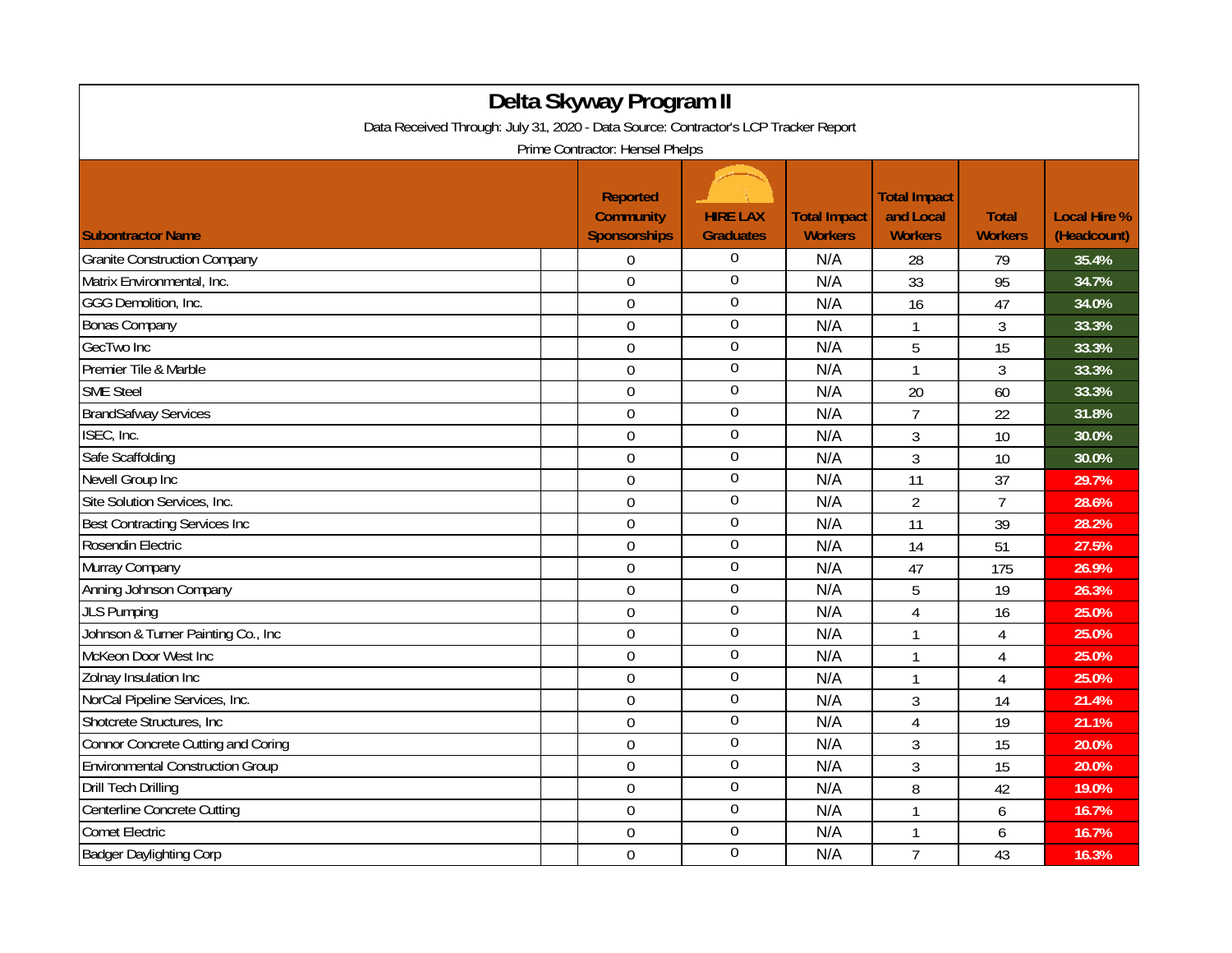| Delta Skyway Program II<br>Data Received Through: July 31, 2020 - Data Source: Contractor's LCP Tracker Report<br>Prime Contractor: Hensel Phelps |            |                |                  |     |                |                |       |  |  |
|---------------------------------------------------------------------------------------------------------------------------------------------------|------------|----------------|------------------|-----|----------------|----------------|-------|--|--|
|                                                                                                                                                   |            |                |                  |     |                |                |       |  |  |
| <b>Concrete Coring Company</b>                                                                                                                    |            | $\Omega$       | $\overline{0}$   | N/A | 2              | 15             | 13.3% |  |  |
| <b>Shoring Engineers</b>                                                                                                                          |            | $\overline{0}$ | $\boldsymbol{0}$ | N/A | $\overline{2}$ | 15             | 13.3% |  |  |
| <b>Brymax Construction Services</b>                                                                                                               |            | $\overline{0}$ | $\boldsymbol{0}$ | N/A | $\overline{2}$ | 17             | 11.8% |  |  |
| Mr. Crane Inc                                                                                                                                     |            | $\Omega$       | $\overline{0}$   | N/A | 4              | 36             | 11.1% |  |  |
| Southwest Steel of California, Inc.                                                                                                               | <b>NEW</b> | $\mathbf 0$    | $\boldsymbol{0}$ | N/A | $\mathbf{1}$   | 9              | 11.1% |  |  |
| Commercial Scaffolding Of CA                                                                                                                      |            | $\overline{0}$ | $\boldsymbol{0}$ | N/A | 1              | 10             | 10.0% |  |  |
| Xcel Mechanical System Inc.                                                                                                                       |            | $\Omega$       | $\boldsymbol{0}$ | N/A | $\mathbf{1}$   | 10             | 10.0% |  |  |
| ARB, Inc.                                                                                                                                         |            | $\overline{0}$ | $\boldsymbol{0}$ | N/A | 4              | 49             | 8.2%  |  |  |
| Air Balance Co, Inc.                                                                                                                              |            | $\overline{0}$ | $\overline{0}$   | N/A | $\overline{0}$ | $\mathbf{1}$   | 0.0%  |  |  |
| C.A. Buchen Corp                                                                                                                                  |            | $\Omega$       | $\mathbf 0$      | N/A | $\mathbf 0$    | 6              | 0.0%  |  |  |
| Cali USA Acoustics Inc.                                                                                                                           |            | 0              | $\mathbf 0$      | N/A | $\mathbf 0$    | $\overline{2}$ | 0.0%  |  |  |
| Climatec                                                                                                                                          |            | $\mathbf 0$    | $\overline{0}$   | N/A | $\mathbf 0$    | $\overline{2}$ | 0.0%  |  |  |
| <b>Exsell Sales Associates</b>                                                                                                                    |            | $\overline{0}$ | $\overline{0}$   | N/A | $\overline{0}$ | $\overline{2}$ | 0.0%  |  |  |
| Ground Penetrating Radar System, LLC                                                                                                              |            | $\overline{0}$ | 0                | N/A | $\theta$       | 1              | 0.0%  |  |  |
| <b>Guzman Grading &amp; Paving Corp</b>                                                                                                           |            | $\mathbf 0$    | $\boldsymbol{0}$ | N/A | $\mathbf 0$    | 15             | 0.0%  |  |  |
| Inspection Resources Co                                                                                                                           |            | $\overline{0}$ | $\boldsymbol{0}$ | N/A | $\overline{0}$ | $\overline{2}$ | 0.0%  |  |  |
| Karcher Interior Systems, Inc                                                                                                                     |            | $\Omega$       | $\boldsymbol{0}$ | N/A | $\Omega$       | $\overline{2}$ | 0.0%  |  |  |
| Lonestar West Services LLC                                                                                                                        |            | $\overline{0}$ | $\boldsymbol{0}$ | N/A | $\mathbf 0$    | 11             | 0.0%  |  |  |
| Merli Concrete Pumping                                                                                                                            |            | $\mathbf 0$    | $\boldsymbol{0}$ | N/A | $\mathbf 0$    | $\mathbf{1}$   | 0.0%  |  |  |
| Penhall Compancy (Sub to Concrete Coring)                                                                                                         |            | $\Omega$       | $\mathbf 0$      | N/A | 0              | $\overline{2}$ | 0.0%  |  |  |
| Premier Interior Dev., Inc.                                                                                                                       |            | $\mathbf 0$    | $\boldsymbol{0}$ | N/A | $\mathbf 0$    | $\overline{3}$ | 0.0%  |  |  |
| R.J. Lalonde Inc                                                                                                                                  |            | $\mathbf 0$    | $\overline{0}$   | N/A | $\mathbf 0$    | $\mathbf{1}$   | 0.0%  |  |  |
| <b>RMA Group</b>                                                                                                                                  |            | $\overline{0}$ | $\boldsymbol{0}$ | N/A | $\overline{0}$ | $\overline{4}$ | 0.0%  |  |  |
| So-Cal Insulation                                                                                                                                 |            | 0              | $\boldsymbol{0}$ | N/A | $\mathbf 0$    | 1              | 0.0%  |  |  |
|                                                                                                                                                   |            | $\mathbf{1}$   | $\mathbf{1}$     |     | 669            | 2034           | 32.9% |  |  |